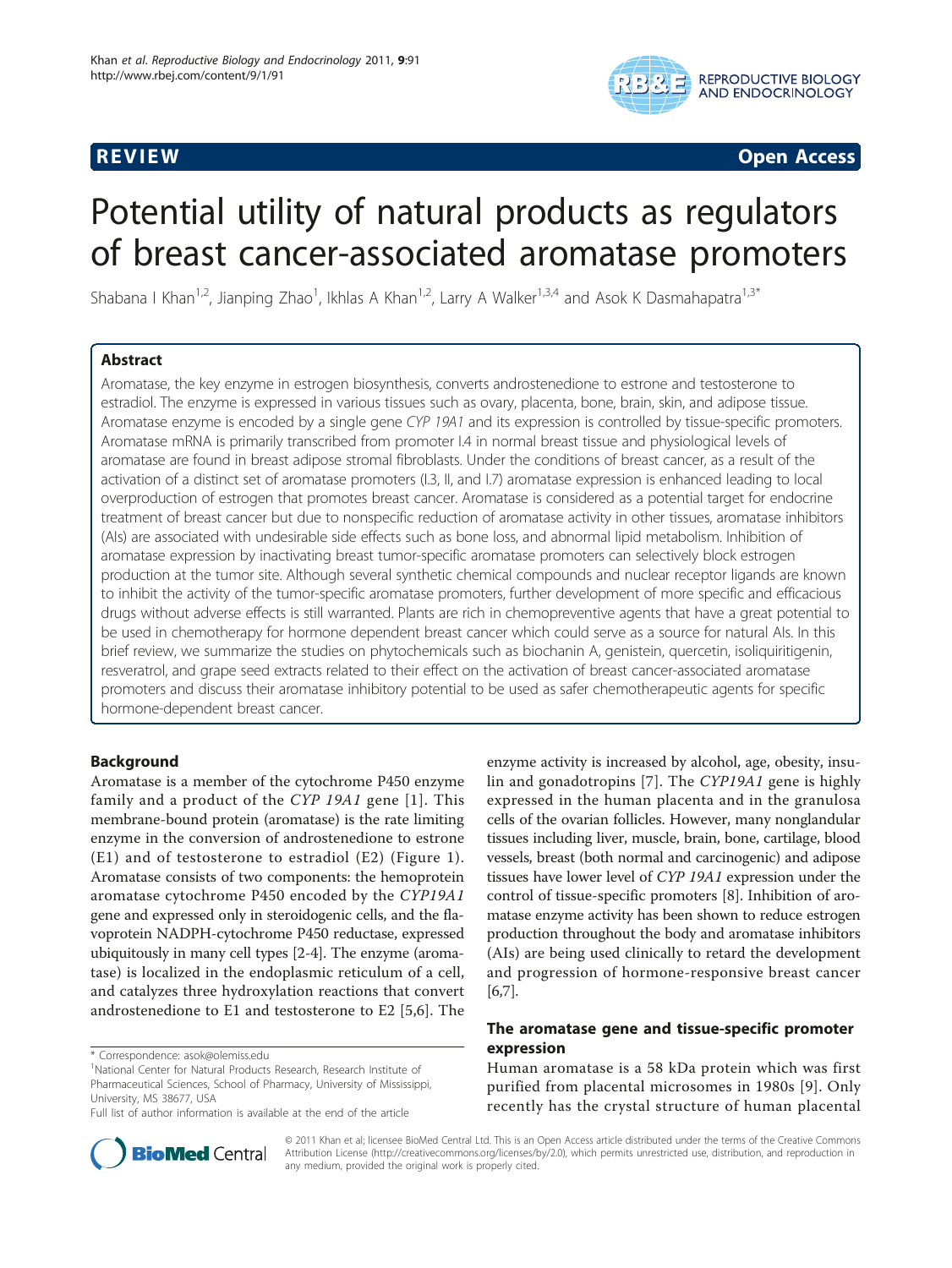<span id="page-1-0"></span>

aromatase been described [[5\]](#page-6-0). Aromatase is encoded by a single copy of the CYP19A1 gene which is  $\sim$ 123 kb long, located on the short arm of the chromosome 15 (15q21), and is transcribed from the telomere to the centromere [[2](#page-6-0),[10-12](#page-6-0)]. The coding region spans 30 kb and includes nine translated exons (II-X) with two alternative polyadenylation sites [[2\]](#page-6-0). The ATG translation initiation site is located on the exon II. There are a number of alternative non-coding first exons (I.1, I.2, I.3, I.4, I.5, I.6, I.7, and PII) which are expressed in tissue-specific manner, lie upstream to the coding region and are spliced to a common acceptor sites in exon 2 [\[13](#page-6-0)-[15\]](#page-6-0) (Figure [2\)](#page-2-0). The distal promoter I.1 which drives transcription in placenta is located approximately 89 kb upstream of exon II. The proximal promoter found immediately upstream of exon II is PII which is expressed in the gonad. In between these two promoters, several other first exons and promoters have been identified, such as 2a in the placental minor, I.3 in the adipose tissue specific promoter, I.4 in the promoters in skin fibroblast and preadipocytes, I.5 in fetal, I.6 in bone, I.f in brain, and I.7 in endothelial cells [[2,14,16](#page-6-0)-[18](#page-6-0)]. As various tissues utilize their own promoters and associated enhancers and suppressors, the tissue-specific regulation of estrogen synthesis is very complex. Due to the use of alternative promoters, aromatase transcripts in various expression sites contain unique

5'-untranslated first exons, which are spliced onto the coding exon II at the common 3'-splice site upstream of the ATG translation start codon [[14\]](#page-6-0). Although expression of the aromatase gene is under the control of distinct tissue-specific promoters, the coding region of aromatase transcripts and the resulting protein is identical in all expression sites [[9,14\]](#page-6-0) and [\[19\]](#page-6-0).

In healthy breast tissue, expression of CYP 19 is under the control of promoter I.4 with synergistic actions of class I cytokines such as IL-6, IL-11, tumor necrosis factor- $\alpha$  (TNF- $\alpha$ ) and glucocorticoids [\[9](#page-6-0),[20-](#page-6-0)[22\]](#page-7-0). In tumorous tissue aromatase expression is switched to promoters I.3 and II which are transactivated by protein kinase A (PKA) and cAMP-dependent signaling pathways [[8,](#page-6-0)[23](#page-7-0)]. Depending on the microenvironment the promoter switching in the malignant breast tissue results in the enhancement of aromatase gene transcription, protein expression, and the enzymatic activity compared to the normal breast tissue. Moreover, this promoter switching is the primary reason for the increased estrogen production in adipose stromal cells surrounding the breast cancer [[18](#page-6-0),[24,25\]](#page-7-0). Promoter I.7 is also considered to be a novel breast cancer associated aromatase promoter situated midway between promoter I.4 and promoter I.3/II [[14](#page-6-0)[,22](#page-7-0)]. Promoters I.3 and II lie 215 bp apart from each other and are coordinately regulated by prostaglandin E2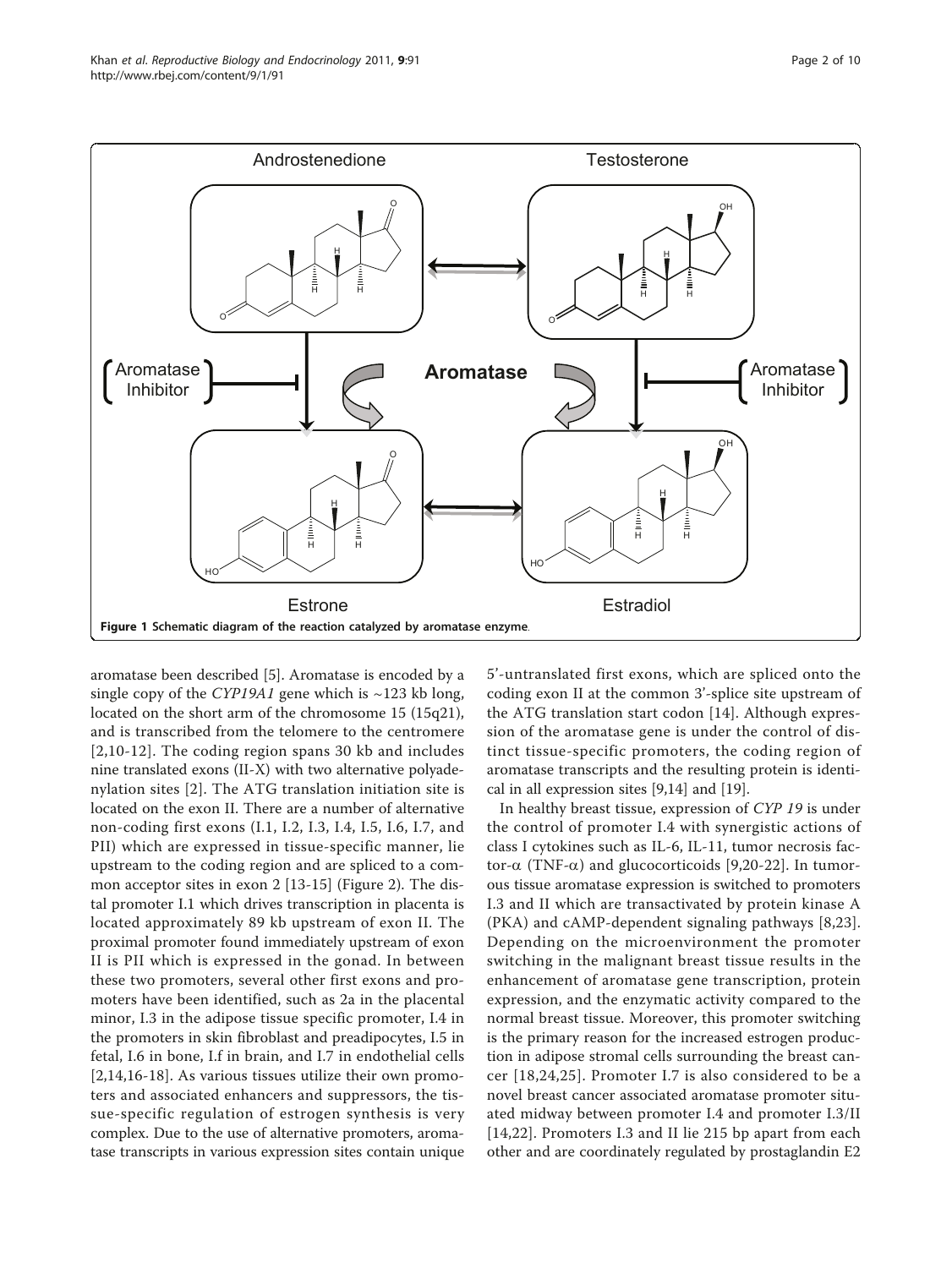<span id="page-2-0"></span>

(PGE2) via a cAMP-PKA-dependent pathway, and not by cytokines as seen in normal breast tissue [[8\]](#page-6-0). Signaling effects/transcriptional regulators that mediate PGE2 action include the activator pathways p38/CREB-ATF and JNK/jun and the inhibitory factor breast cancer 1 (BRCA1) in breast adipose fibroblasts [[14,](#page-6-0)[22](#page-7-0)].

## Breast cancer and aromatase

Breast cancer is an important public health problem worldwide. In the United States, breast cancer represents the most common neoplasm and second most frequent cause of cancer death in women [[26\]](#page-7-0). Estrogens have been implicated in the etiology of breast cancer and have been added to the list of known human carcinogens [[27,28\]](#page-7-0). Estrogens are suggested to cause breast cancer by stimulating cell growth and proliferation through receptor-mediated processes and via their genotoxic metabolites [\[29,30\]](#page-7-0); therefore, inhibition of estrogen production/ effect is nowadays a common practice for breast cancer treatment [[9](#page-6-0)]. The general strategies to inhibit estrogen action are to block estrogen receptor (ER) binding to its specific ligand or to disrupt estrogen production by altering the aromatase gene expression or enzyme activities [[15](#page-6-0)]. ER antagonists can block estrogenic actions; however, estrogen production can be inhibited by aromatase inhibitors (AI).

It is very important to know that the E2 production site in women changes with the increase of age [[6\]](#page-6-0). In the pre-menopausal period the ovaries are the major source of aromatase and its substrate, androstenedione and thus E2. In humans, androstenedione is produced by the theca folliculi cells, and is converted to E1 and subsequently to E2 in the granulosa cells by aromatase. Therefore, during the reproductive years, E2 mainly works as an endocrine factor acting on estrogen-sensitive tissues. In the postmenopausal period the ovaries lose the expression of aromatase; however, they are still able to produce androstenedione. At this stage adrenal glands are the major producer of androgens, which are converted to estrogens in peripheral tissues such as liver, fat, muscle, skin, bone, and mammary tissue [[6](#page-6-0),[31-33](#page-7-0)]. In post-menopausal women E2 synthesized in extragonadal sites acts locally at these peripheral sites as intracrine, autocrine, paracrine or juxtacrine factors, and acts directly in the cells that synthesize estrogen or on the neighboring cells [[34,35](#page-7-0)]. Moreover, in post-menopausal breast cancer patients, the concentration of E2 in breast tissue is  $\sim$ 20-fold greater than in plasma, suggesting that intratumoral estrogen synthesis, its retention, and cellular uptake plays important role in the progression of ER+ breast cancer [[6,](#page-6-0)[36](#page-7-0)]. Although the exact localization of aromatase in human breast tumor is still controversial [\[37,38\]](#page-7-0), in majority of the breast cancer cases aromatase activity and aromatase mRNA levels show higher levels than those observed in non-malignant mammary tissues [[39](#page-7-0)]; this supports the concept that in-situ production of E2 by aromatase plays a major role in breast cancer progression [[40\]](#page-7-0).

Considering the importance of E2 in hormone receptor positive breast cancer, many therapeutic approaches have been developed to deprive E2 signaling [[7](#page-6-0),[9](#page-6-0),[15](#page-6-0)]. Two main chemical approaches have been successfully utilized [[15\]](#page-6-0). The traditional method of E2 inhibition is to interfere with E2 interaction with its receptors ( $ER\alpha$  and  $ER\beta$ ) using selective estrogen receptor modulators (SERMs) such as tamoxifen and raloxifene [[41,42](#page-7-0)]. Another approach is to reduce E2 signaling by using AIs to decrease E2 synthesis [[43\]](#page-7-0). While SERMs are effective both in pre-and post-menopausal women, AIs are not appropriate to use for pre-menopausal women, because in pre-menopausal women, AIs, by lowering the E2 levels, stimulate the secretion of gonadotropins from the pituitary gland. Subsequently, the gonadotropins stimulate the ovaries to produce estrogens which can counteract AIs effect and possibly causing ovarian cysts [\[44\]](#page-7-0). Moreover, due to indiscriminate reduction of aromatase activity in all expression sites of the body, AIs can induce many side effects such as bone loss, hepatic steatosis and abnormal lipid metabolism [[14,](#page-6-0)[45-49\]](#page-7-0). Therefore it is desirable to design selective aromatase modulators that target the over-expression of this enzyme (aromatase) in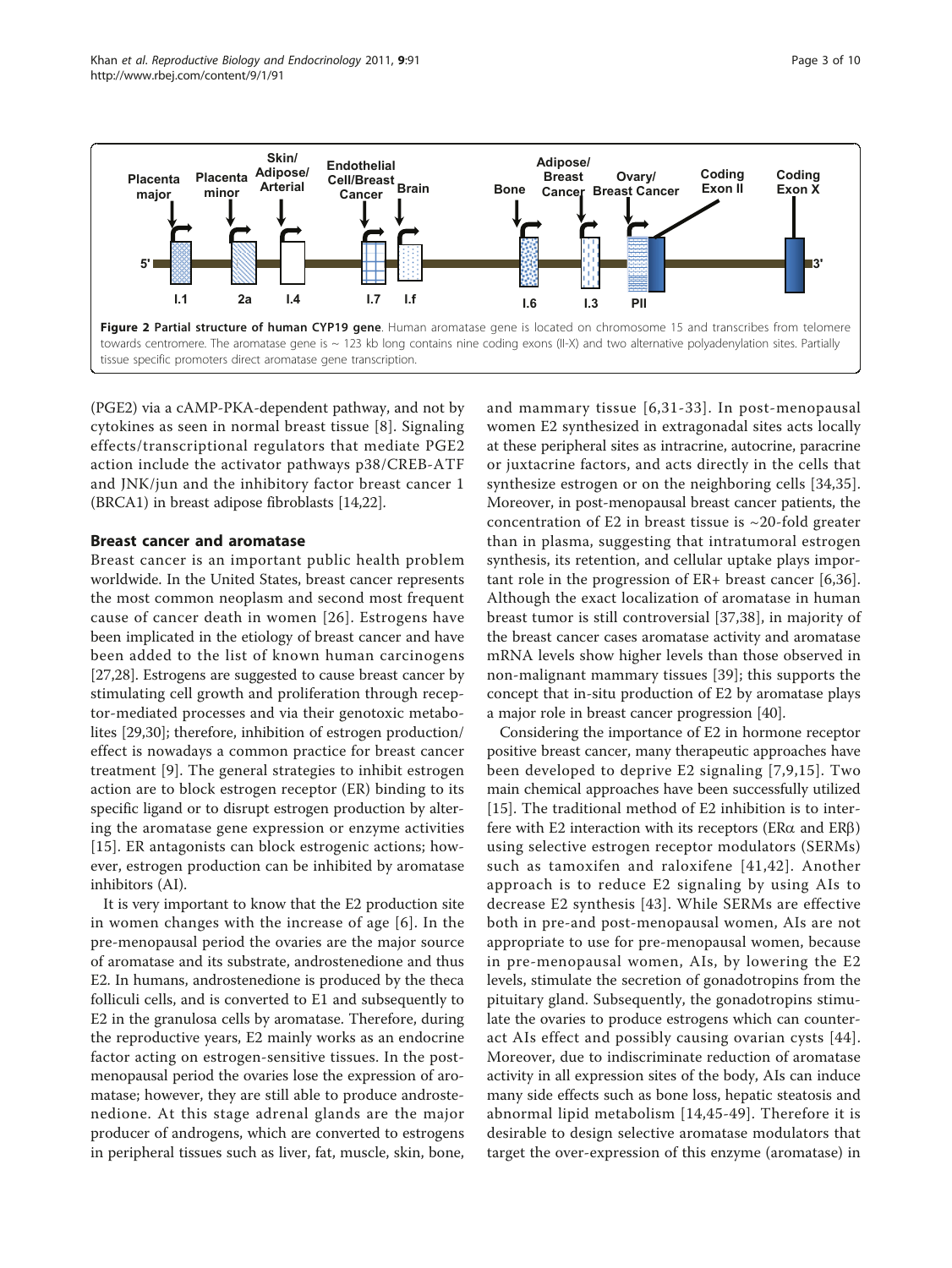breast epithelial cells and surrounding fibroblasts, while other sites of estrogen production remained unaltered [[50,51\]](#page-7-0). With this regard, selective inhibition of aromatase promoter I.3/II activities may be a fruitful approach to inhibit estrogen production in breast tumor while allowing aromatase expression via alternative promoters in other regions of the body like brain and bone.

# Inhibitory agents of aromatase promoter I.3/II

There are several potential synthetic agents available for inactivation of aromatase promoter I.3/II. Studies in human breast adipose fibroblasts revealed that sodium butyrate, peroxisome proliferator activated receptor  $\gamma$ (PPAR  $\gamma$ ) agonists, retinoid X-receptor (RXR) agonists, and inhibitors of p38 and JNK are capable of inhibiting aromatase promoter I.3/II activity. The action of these agents has been summarized in a recent review by Chen et al [\[14\]](#page-6-0). However, these synthetic products are also known to induce side effects. Troglitazone, rosiglitazone and pioglitazone are PPAR<sub>Y</sub> agonists (FDA approved rosiglitazone and pioglitazone for the treatment of type 2 diabetes). These drugs caused edema, reduced hemoglobin and hematocrit levels, increased plasma LDL-and HDL cholesterol and increased body weight [[52-55](#page-7-0)]. The RXR agonist LG101305 (the FDA approved drug is bexarotene) induced hypertriglyceridemia, hypercholesterolemia, hypothyroidism and leucopenia. Sodium butyrate induced bradycardia [[55-57\]](#page-7-0) while p38 inhibitor SB202190 is toxic to liver and the JNK inhibitor AS601245 have no reported side effects compared to others [\[58-60\]](#page-7-0).

# Natural products targeting aromatase gene promoters

With the clinical success of several synthetic AIs in the treatment of postmenopausal ER-positive breast cancer, researchers have also been focused onto the potential of natural products as AIs [\[61](#page-7-0)]. These compounds (natural products) are mostly obtained from terrestrial and marine organisms and are still in the forefront of drug discovery. Moreover, the rich structural diversity and complexity of these compounds prompted the researchers to synthesize them in the laboratory for therapeutic applications. Many chemopreventive drugs used today are derived from the natural products [[62-](#page-7-0)[68](#page-8-0)]. In addition, many natural products that have been used traditionally for nutritional or medicinal purposes as botanical dietary supplements (BDS) may also afford as AIs with reduced side effects [[61,](#page-7-0)[69,70\]](#page-8-0). Because many natural products are associated with low toxicity, they are potentially excellent candidates for use as chemopreventive agents [\[71](#page-8-0)-[73](#page-8-0)]. Epidemiological evidence suggests that women living in Asia, where diets have traditionally included soybean products, report fewer postmenopausal symptoms and experience fewer breast cancers than women in Western countries [\[74](#page-8-0)-[77](#page-8-0)]. More specifically, Asian women have a 3-fold lower breast cancer risk than women in the United States, independent of body weight [\[78](#page-8-0)]. Furthermore, serum concentrations of E2 are 40% lower in Asian women compared with their Caucasian counterparts [[79\]](#page-8-0). Thus, environmental and dietary factors may explain at least some of the discrepancy in breast cancer risk between Asian and western populations [[74](#page-8-0),[75](#page-8-0)]. Despite the known AIs, there is still a need of searching for new AIs from natural products for future drug development [[68](#page-8-0)]

Among the natural products tested as AIs, phytoestrogens, such as flavones and isoflavones are able to bind ER and induce estrogen action [[77](#page-8-0)]. The binding characteristics and the structural requirements necessary for the inhibition of human aromatase by flavones and isoflavones were obtained by using computer modeling and confirmed by site-directed mutagenesis [\[80-82\]](#page-8-0). It was found that these compounds bind to the active site of aromatase in an orientation in which their rings A and C mimic rings D and C of the androgen substrate, respectively [[80\]](#page-8-0). Until now ~ 300 natural products, most of them are phytoestrogens, have been evaluated for their ability to inhibit aromatase using noncellular (mostly using human microsome as a source of aromatase enzyme), cell-based, and in vivo aromatase inhibition assays [[61](#page-7-0),[83-85\]](#page-8-0); however, only a few studies (biochanin A from red clover, genistein from soybean, quercetin, isoliquiritigenin from licorice, resveratrol from grape peel and extracts of grape seeds, Figure [3](#page-4-0)) have been reported for their effect on aromatase promoter I.4, I.3/II activity [[86](#page-8-0)-[91](#page-8-0)]. The exact mechanisms how these plant products adapted to inhibit aromatase gene expression or enzyme activity is not fully understood.

Biochanin A (5, 7-dihydroxy-4'-methoxyisoflavone) is an isoflavone extracted from red clover (Trifolium pretense) by Pope et al. [[92](#page-8-0)]. The first evidence that red clover has estrogenic activity were reported by Bennets et al. [[93](#page-8-0)] after observing breeding problems of sheep grazing on red clover pastures which have been attributed to the isoflavone and coumestrol content of red clover. Serious fertility disturbances indicating estrogenic stimulation of cattle fed with red clover silage were reported [\[94-96\]](#page-8-0). Although biochanin A was moderately active in inhibiting microsomal aromatase activity (IC<sub>50</sub>: 5-10 μM) but was strongly active when tested in JEG-3 cells (human placental choriocarcinoma cell line). However, it did not inhibit aromatase activity in granulosa-luteal cells, and human preadipocyte cells and was also inactive in trout ovarian aromatase assay [[61](#page-7-0)]. Interestingly, in MCF-7 cells (ER-positive breast cancer cells) biochanin A exhibited a dual action. It inhibited aromatase activity at low concentrations, but was estrogenic at high concentrations [[97\]](#page-8-0). Furthermore, in SK-BR3 cells (ER-negative breast cancer cells) biochanin A was reported to inhibit aromatase enzyme activity and reduce mRNA expression. By using a luciferase reporter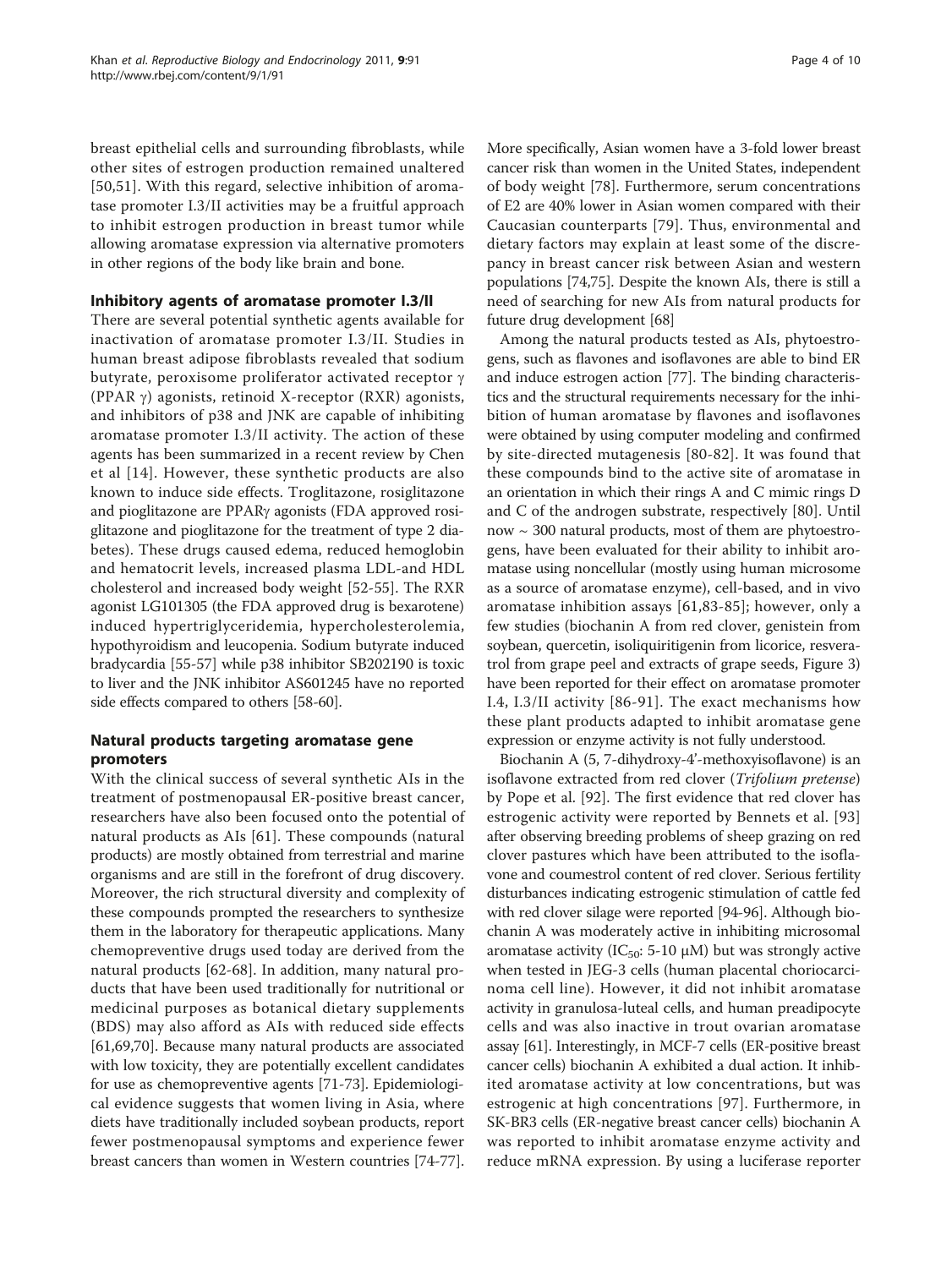<span id="page-4-0"></span>

gene assay it was demonstrated that this phytochemical (biochanin A) was able to suppress the activation of breast-specific promoter I.3/II [[88](#page-8-0)]. However, it is not known whether this inhibition is mediated through a PGE-2 or cAMP dependent PKA mechanisms. When genistein (a major metabolite of biochanin A) was tested in the same model, it was also found to suppress promoter I.3/II activation and showed an inhibition of aromatase enzyme activity [[88\]](#page-8-0). Therefore, the inhibitory effect of biochanin A on aromatase promoter activation was suggested by the authors to be due to its metabolic conversion to genistein rather than its direct effect [\[88](#page-8-0)].

Genistein is a major phytoestrogen isolated from soybean, a potential nutraceutical, geared for women suffering from perimenopausal symptoms [[98-101](#page-8-0)]. Genistein is also found in a number of other plants such as fava beans, lupin, kudzu, and psoralea [[102\]](#page-8-0). Genistein is believed to be a chemopreventive agent against various types of cancers, including prostate, cervix, brain, breast, esophagus and colon [[103\]](#page-8-0). Genistein was shown to increase aromatase activity in human adrenocortical carcinoma (H295R) cells and in isolated rat ovarian follicles [[104,105](#page-8-0)]. Dietary genistein, which produced circulating concentrations consistent with human exposures, did not act as an aromatase inhibitor; rather, dietary intake of genistein negated the inhibitory effect of an aromatase inhibitor letrozole (a  $3<sup>rd</sup>$  generation aromatase inhibitor), by stimulating the growth of aromatase-expressing estrogen-dependent breast tumors [\[106](#page-8-0)]. This study raises concerns about the consumption of genistein-containing products by postmenopausal women with advanced breast cancer who may be treated with letrozole. Genistein suppressed promoter I.3/II transactivity in SK-BR-3 cells (an ER-negative breast cancer cell line), however, in HepG2 cells, genistein was found to induce promoterspecific aromatase mRNA expression with significant increases in promoters I.3 and II [[89\]](#page-8-0). In addition, the phosphorylated forms of PKCa, p38, MEK and ERK1/2 kinases were also induced in HepG2 cells by genistein [[89\]](#page-8-0). There are also some reports of a weak inhibition of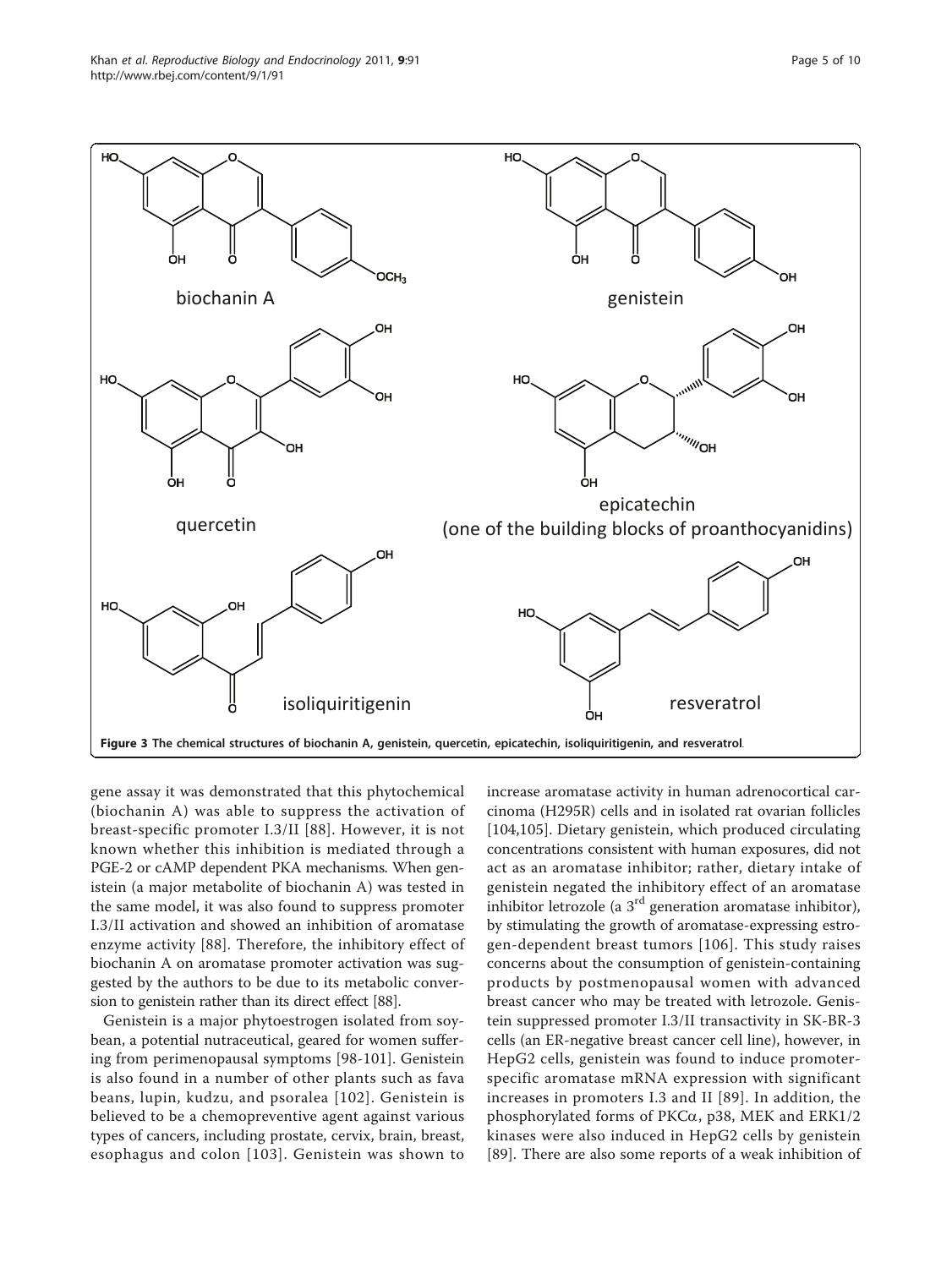aromatase enzyme activity by genistein as well [[80,107](#page-8-0)] and a decrease in the transcription of Cyp19 mRNA in human granulosa luteal cells [\[108\]](#page-8-0).

Quercetin is one of the most abundant flavonols found in plants. Quercetin was found to inhibit human aromatase activity in placental microsomes [[109\]](#page-8-0). When tested in cellular systems utilizing adrenocortical carcinoma cells, preadipocyte cells, or in co-culture experiments, it exhibited either a mild or no effect [\[86,110,111\]](#page-8-0). In the primary culture of human granulosa-luteal cells quercetin was able to reduce aromatase mRNA expression in a dose-dependent manner after an exposure period of 48 h [[108\]](#page-8-0). In another study, H295R human adrenocortical carcinoma cells were exposed to quercetin for 24 h and an increase in aromatase enzyme activity was observed at lower concentration, while a decrease in the enzyme activity was observed at higher concentrations [[105\]](#page-8-0). Quercetin increased p II and I.3-specific aromatase transcripts about 2.6-and 2-fold in H295R cells after 24 h exposure probably by enhancing intracellular cAMP levels [[105](#page-8-0)].

Isoliquiritigenin, a flavonoid from licorice (Glycyrrhiza glabra), was found to be an inhibitor of aromatase enzyme activity in vitro [\[90\]](#page-8-0). Moreover, this compound was able to block MCF-7aro cells(MCF-7 cells stably transfected with CYP19) growth and when added in diet inhibited significantly the xenograft growth in ovariectomized athymic mice transplanted with MCF-7aro cells [\[90](#page-8-0)]. Isoliquiritigenin also inhibited aromatase mRNA expression and suppressed the activity of CYP19 promoters I.3 and II [[90\]](#page-8-0) in MCF-7 cells. Furthermore, binding of C/EBP to PII promoter of CYP19 was suppressed by isoliquiritigenin [\[90](#page-8-0)]. This study indicated that isoliquirititigenin has the potential to be used as a tissue-specific aromatase inhibitor in breast cancer.

The aromatase inhibitory activity of grapes and grape seed extracts (GSE) has been studied by many investigators [[61](#page-7-0)[,83,91](#page-8-0)]. The active chemicals found in grapes and red wine are procyanidin dimers that are also present in high concentrations in grape seeds [\[87](#page-8-0)]. GSE is composed of about 74-78% of proanthocyanidins and <6% of free flavanol monomers such as catechin, epicatechin, and their gallic acid esters [[87\]](#page-8-0). Through the suppression of the expression of CREB-1 and glucocorticoid receptor (GR), grape seed extracts (GSE) has been found to decrease the expression of aromatase in MCF-7 and SK-BR-3 cells by suppressing the activity of promoters I.3/II, and I.4 in a dose-dependent manner [[87](#page-8-0)]. The GSE (IH636) is in phase I clinical trials for the prevention of breast cancer in postmenopausal women who have an increased risk of breast cancer development [\[61](#page-7-0)].

The grape peel contains resveratrol, a polyphenolic compound which has structural similarity with estrogen [\[91](#page-8-0)]. This nonflavonoid phytoestrogen inhibited aromatase activity in MCF-7aro cells. In SK-BR-3 cells resveratrol significantly reduced aromatase mRNA and protein expression in a dose-dependent manner [\[91](#page-8-0)]. Moreover, this compound was able to repress the transactivation of CYP19 promoters I.3 and II in SK-BR-3 cells [[91\]](#page-8-0), which indicate that resveratrol could be able to reduce localized estrogen production in breast cancer cells.

# Future directions

The expected direct outcome of aromatase inhibition is the maintenance of low levels of estrogen in the breast and surrounding adipose tissue. Understanding the molecular mechanism by which aromatase promoters I.4 and I.3/II are regulated is clinically significant and useful for developing new drugs. Although only a few plant products have been documented to mediate their effects through aromatase promoters, there are many more potent natural products (such as white button mushroom (Agaricus bisporus) which is in phase I trials [[83\]](#page-8-0)) which could be potential candidates for future study. Moreover, accumulating evidence suggests that beside transcription factors and co-regulators there are many other factors such as cyclooxygenases (COX) which are involved in tissue-specific aromatase promoter regulation [[112,113](#page-8-0)]. Selective COX inhibitors from natural products can be used to suppress CYP19A1 gene expression. Studies also indicate that CYP 19A1 regulations are also under epigenetic control, including DNA methylation, and histone modification, which can add a new layer of complexity in the regulation of the aromatase gene [[114\]](#page-9-0). DNA methylation generally occurs in gene promoters where the CpG rich dinucleotides are located. However, DNA methylation of CpGpoor promoter regions has also been shown as a mechanism of mediating tissue-specific gene transcription through the inhibition of transcription factor binding [\[115,116](#page-9-0)]. Aromatase promoter I.3/II has six CpG dinucleotides subjected to methylation of cytosines and can be considered as CpG-poor promoter. However, in human skin fibroblasts hypermethylation of almost all six CpG sites resulted in markedly reduced aromatase promoter I.3/II activity, whereas hypomethylation of only two of the six sites led to increased promoter activity associated with an increase in cAMP [[14](#page-6-0)]. In contrast to these studies, in breast adipose fibroblasts (BAF) promoter I.4 and I.3/II derived mRNA were not dependent on the CpG methylation status within respective aromatase promoters [\[114](#page-9-0)]. Further, DNA methylation is catalyzed by DNA methyl transferases (DNMTs). Inhibition of DNA methylation by 5-aza-2'-deoxycytidine, which is also a specific DNMT inhibitor, increased CYP19 mRNA expression in BAFs and breast cell lines [[114\]](#page-9-0). These studies indicate that disruption in epigenetic regulation may give rise to increase in aromatase levels in the breast [[114\]](#page-9-0). There are many synthetic chemicals that are undergoing clinical trials to be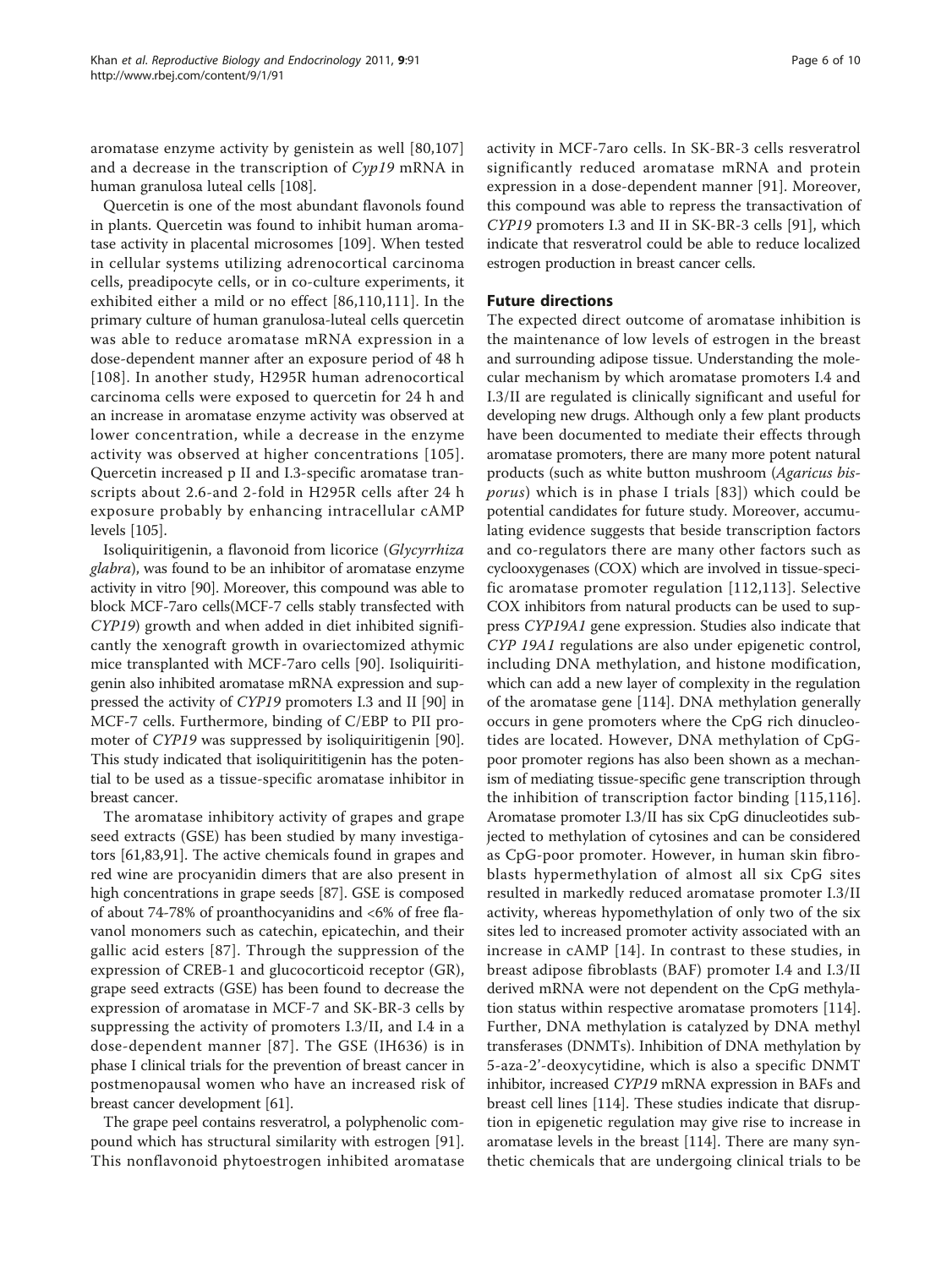<span id="page-6-0"></span>used as epigenetic drugs (epidrugs) for breast cancer treatment [[117](#page-9-0)]. The major problems of these drugs are the unwanted side effects. Many natural products have the potential to be used as better epidrugs than synthetic epidrugs. One of the best examples is (-) - epigallocatechin-3 gallate from green tea which is used as demethylating agents for breast cancer patients [[118-120](#page-9-0)]. Therefore extensive investigations in natural products seem promising or necessary.

# Conclusions

Aromatase is a well-established molecular target and the AIs are proving to be an effective new class of agent for the chemoprevention of breast cancer. Regulation of aromatase expression in human tissues is a complex phenomenon, involving alternative promoter sites that provide tissue specific control. The promoters I.3 and II are the major promoters directing aromatase expression in breast cancer. The drugs that can selectively inhibit aromatase expression may be useful to obviate side effects induced by the nonselective AIs. Although many synthetic chemicals are used to inhibit tissue-specific inactivation of aromatase promoters I.3 and II, in the literature only a few natural products (we have included six of them) have been reported with such activities. More studies on natural products are necessary to find an appropriate tissue-specific AI.

### List of abbreviations used

AIs: Aromatase inhibitors; COX: Cyclooxygenase; E1: estrone; E2: 17βestradiol; ER: Estrogen receptor; PGE: prostaglandin; PPAR: Peroxisome proliferator activator receptor; C/EBP: CCAT/enhancer binding protein.

#### Acknowledgements

United States Department of Agriculture (USDA), Agriculture Research Service Specific Cooperative Agreement No 58-6408-2-0009 is acknowledged for partial support of this work.

#### Author details

<sup>1</sup>National Center for Natural Products Research, Research Institute of Pharmaceutical Sciences, School of Pharmacy, University of Mississippi, University, MS 38677, USA. <sup>2</sup>Department of Pharmacognosy, University of Mississippi, University, MS 38677, USA. <sup>3</sup>Department of Pharmacology, University of Mississippi, MS 38677, USA. <sup>4</sup>University of Mississippi Cancer Institute, University of Mississippi, University, MS 38677, USA.

#### Authors' contributions

SIK, JZ, IAK, LAW and AKD are contributed in literature review, graphics work and writing the manuscript. All authors read and approved the final manuscript.

#### Author's information

Shabana I. Khan is the Senior Scientist at the National Center for Natural Products Research and Associate Professor of the Department of Pharmacognosy at the University of Mississippi, University, MS 38677, USA. Jianping Zhao is the Associate Research Scientist at the National Center for Natural Products Research at the University of Mississippi, University, MS 38677, USA. Ikhlas A. Khan is the Assistant Director of the National Center for Natural Products Research and Professor of Pharmacognosy, School of Pharmacy of the University of Mississippi, University, MS 38677, USA. Larry A. Walker is the Director of the National Center for Natural Products Research at the University of Mississippi, and Associate Director for Basic Research Oxford, University of Mississippi Cancer Institute and the Professor of Pharmacology, School of

Pharmacy of the University of Mississippi, University, MS 38677, USA, Asok K. Dasmahapatra is the Research Scientist at the National Center for Natural Products Research and Assistant Professor of the Department of Pharmacology, School of Pharmacy of the University of Mississippi, University, MS 38677, USA.

#### Competing interests

The authors declare that they have no competing interests.

Received: 24 March 2011 Accepted: 21 June 2011 Published: 21 June 2011

#### References

- 1. Simpson ER: [Aromatase: biologic relevance of tissue specific expression.](http://www.ncbi.nlm.nih.gov/pubmed/15083377?dopt=Abstract) Semin Reprod Med 2004, 22:11-23.
- 2. Means GD, Mahendroo MS, Corbin CJ, Mathis JM, Powell FE, Mendelson CR, Simpson ER: [Structural analysis of the gene encoding human aromatase](http://www.ncbi.nlm.nih.gov/pubmed/2808431?dopt=Abstract) [cytochrome P-450, the enzyme responsible for estrogen biosynthesis.](http://www.ncbi.nlm.nih.gov/pubmed/2808431?dopt=Abstract) J Biol Chem 1989, 264:19385-19391.
- 3. Zhao Y, Agarwal VR, Mendelson CR, Simpson ER: [Transcriptional regulation](http://www.ncbi.nlm.nih.gov/pubmed/9365191?dopt=Abstract) [of CYP 19 gene \(aromatase\) expression in adipose stromal cells in](http://www.ncbi.nlm.nih.gov/pubmed/9365191?dopt=Abstract) [primary culture.](http://www.ncbi.nlm.nih.gov/pubmed/9365191?dopt=Abstract) J Steroid Biochem Mol Biol 1997, 61:203-210.
- 4. Simpson ER, Clyne C, Rubin G, Boon WC, Robertson K, Britt K, Speed C, Jones M: [Aromatase-a brief overview.](http://www.ncbi.nlm.nih.gov/pubmed/11826265?dopt=Abstract) Annu Rev Physiol 2002, 64:93-127.
- 5. Ghosh D, Griswold J, Erman M, Pangborn W: [Structural basis for androgen](http://www.ncbi.nlm.nih.gov/pubmed/19129847?dopt=Abstract) [specificity and oestrogen synthesis in human aromatase.](http://www.ncbi.nlm.nih.gov/pubmed/19129847?dopt=Abstract) Nature 2009, 457(7226):219-223.
- 6. Milani M, Jha G, Potter DA: [Anastrozole use in early stage breast cancer](http://www.ncbi.nlm.nih.gov/pubmed/19794821?dopt=Abstract) [of post-menopausal women.](http://www.ncbi.nlm.nih.gov/pubmed/19794821?dopt=Abstract) Clin Med Ther 2009, 1:141-156.
- 7. Smith IE, Dowsett M: [Aromatase inhibitors in breast cancer.](http://www.ncbi.nlm.nih.gov/pubmed/12802030?dopt=Abstract) N Engl J Med 2003, 348(24):2431-2442.
- 8. Simpson ER: [Sources of estrogen and their importance.](http://www.ncbi.nlm.nih.gov/pubmed/14623515?dopt=Abstract) J Steroid Biochem Mol Biol 2003, 86(3-5):225-230.
- 9. Czajka-Oraniec I, Simpson ER: [Aromatase research and its clinical](http://www.ncbi.nlm.nih.gov/pubmed/20205115?dopt=Abstract) [significance.](http://www.ncbi.nlm.nih.gov/pubmed/20205115?dopt=Abstract) Endokrynol Pol 2010, 61:126-134.
- 10. Harada N, Yamada K, Saito K, Kibe N, Dohmae S, Takagi Y: [Structural](http://www.ncbi.nlm.nih.gov/pubmed/2302210?dopt=Abstract) [characterization of the human estrogen synthetase \(aromatase\) gene.](http://www.ncbi.nlm.nih.gov/pubmed/2302210?dopt=Abstract) Biochem Biophys Res Commun 1990, 166:365-372.
- 11. Nelson DR, Koymans L, Kamataki T, Stegeman JJ, Feyereisen R, Waxman DJ, Waterman MR, Gotoh O, Coon MJ, Estabrook RW, Gunsalus IC, Nebert DW: [P450 superfamily: update on new sequences, gene mapping, accession](http://www.ncbi.nlm.nih.gov/pubmed/8845856?dopt=Abstract) [numbers and nomenclature.](http://www.ncbi.nlm.nih.gov/pubmed/8845856?dopt=Abstract) Pharmacogenetics 1996, 6:1-42.
- 12. Bulun SE, Lin Z, Imir G, Amin S, Demura M, Yilmaz B, Martin R, Utsunomiya H, Thung S, Gurates B, Tamura M, Langoi D, Deb S: [Regulation](http://www.ncbi.nlm.nih.gov/pubmed/16109840?dopt=Abstract) [of aromatase expression in estrogen-responsive breast and uterine](http://www.ncbi.nlm.nih.gov/pubmed/16109840?dopt=Abstract) [disease: from bench to treatment.](http://www.ncbi.nlm.nih.gov/pubmed/16109840?dopt=Abstract) Pharmacol Rev 2005, 57:359-383.
- 13. Bulun SE, Simpson ER: [Aromatase expression in women](http://www.ncbi.nlm.nih.gov/pubmed/18637488?dopt=Abstract)'s cancer. Adv Exp Med Biol 2008, 630:112-132.
- 14. Chen D, Reierstad S, Lu M, Lin Z, Ishikawa H, Bulun SE: Regulation of breast cancer-associated aromatase promoters. Cancer Lett 2009, , 273: 15-27.
- 15. Jiao J, Xiang H, Liao Q: [Recent advancement in nonsteroidal aromatase](http://www.ncbi.nlm.nih.gov/pubmed/20738251?dopt=Abstract) [inhibitors for treatment of estrogen-dependent breast cancer.](http://www.ncbi.nlm.nih.gov/pubmed/20738251?dopt=Abstract) Curr Med Chem 2010, 17:3476-3487.
- 16. Mahendroo MS, Means GD, Mendelson CR, Simpson ER: [Tissue-specific](http://www.ncbi.nlm.nih.gov/pubmed/2040633?dopt=Abstract) [expression of human P-450AROM. The promoter responsible for](http://www.ncbi.nlm.nih.gov/pubmed/2040633?dopt=Abstract) [expression in adipose tissue is different from that utilized in placenta.](http://www.ncbi.nlm.nih.gov/pubmed/2040633?dopt=Abstract) J Biol Chem 1991, 266:11276-11281.
- 17. Simpson ER, Michael MD, Agarwal VR, Hinshelwood MM, Bulun SE, Zhao Y: [Expression of the CYP19 \(aromatase\) gene: an unsual case of alternative](http://www.ncbi.nlm.nih.gov/pubmed/9034163?dopt=Abstract) [promoter usage.](http://www.ncbi.nlm.nih.gov/pubmed/9034163?dopt=Abstract) FASEB J 1997, 11:29-36.
- 18. Sebastian S, Takayama K, Shozu M, Bulun SE: [Cloning and characterization](http://www.ncbi.nlm.nih.gov/pubmed/12351690?dopt=Abstract) [of a novel endothelial promoter of the human CYP19 \(aromatase P450\)](http://www.ncbi.nlm.nih.gov/pubmed/12351690?dopt=Abstract) [gene that is up-regulated in breast cancer tissue.](http://www.ncbi.nlm.nih.gov/pubmed/12351690?dopt=Abstract) Mol Endocrinol 2002, 16:2243-2254.
- 19. Bulun SE, Takayama K, Suzuki T, Sasano H, Yilmaz B, Sebastian S: Organization of the human aromatase p450 (CYP19) gene. Semin Reprod Med 2004, , 22: 5-9.
- 20. Zhao Y, Mendelson CR, Simpson ER: [Characterization of the sequences of](http://www.ncbi.nlm.nih.gov/pubmed/7776980?dopt=Abstract) [human CYP19 \(aromatase\) gene that mediate regulation by](http://www.ncbi.nlm.nih.gov/pubmed/7776980?dopt=Abstract) [glucocorticoids in adipose stomal cells and fetal hepatocytes.](http://www.ncbi.nlm.nih.gov/pubmed/7776980?dopt=Abstract) Mol Endocrinol 1995, 9:340-349.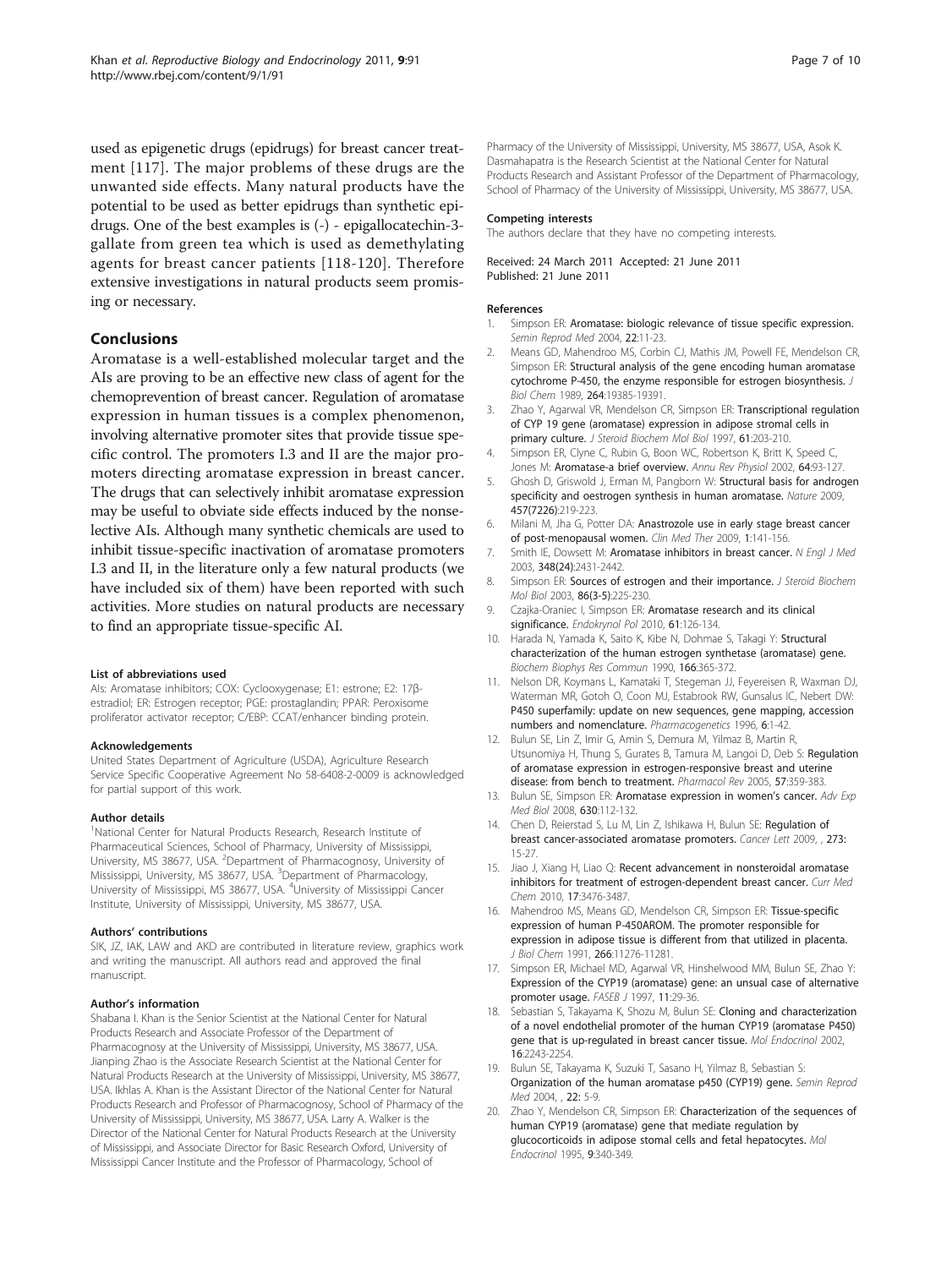- <span id="page-7-0"></span>21. Zhao Y, Nichols JE, Bulun SE, Mendelson CR, Simpson ER: [Aromatase p450](http://www.ncbi.nlm.nih.gov/pubmed/7608217?dopt=Abstract) [gene expression in human adipose tissue. Role of Jak/STAT pathway in](http://www.ncbi.nlm.nih.gov/pubmed/7608217?dopt=Abstract) [regulation of the adipose-specific promoter.](http://www.ncbi.nlm.nih.gov/pubmed/7608217?dopt=Abstract) J Biol chem 1995, 270:16449-16457.
- 22. Bulun SE, Lin Z, Zhao H, Lu M, Amin S, Reierstad S, Chen D: [Regulation of](http://www.ncbi.nlm.nih.gov/pubmed/19250199?dopt=Abstract) [aromatase expression in breast cancer tissue.](http://www.ncbi.nlm.nih.gov/pubmed/19250199?dopt=Abstract) Ann NY Acad Sci 2009, 1155:121-131.
- 23. Zhou J, Gurates B, Yang S, Sebastian S, Bulun SE: [Malignant breast](http://www.ncbi.nlm.nih.gov/pubmed/11280806?dopt=Abstract) [epithelial cells stimulate aromatase expression via promoter II in human](http://www.ncbi.nlm.nih.gov/pubmed/11280806?dopt=Abstract) [adipose fibroblasts: an epithelial-stromal interaction in breast tumors](http://www.ncbi.nlm.nih.gov/pubmed/11280806?dopt=Abstract) [mediated by CCAAT/enhancer binding protein beta.](http://www.ncbi.nlm.nih.gov/pubmed/11280806?dopt=Abstract) Cancer Res 2001, 61:2328-2334.
- 24. Utsumi T, Harada N, Maruta M, Takagi Y: [Presence of alternatively spliced](http://www.ncbi.nlm.nih.gov/pubmed/8964875?dopt=Abstract) [transcripts of aromatase gene in human breast cancer.](http://www.ncbi.nlm.nih.gov/pubmed/8964875?dopt=Abstract) J Clin Endocrinol Metab 1996, 81:2344-2349.
- 25. Agarwal VR, Bulun SE, Leitch M, Rohrich R, Simpson ER: [Use of alternative](http://www.ncbi.nlm.nih.gov/pubmed/8923826?dopt=Abstract) [promoters to express the aromatase cytochrome P450 \(CYP19\) gene in](http://www.ncbi.nlm.nih.gov/pubmed/8923826?dopt=Abstract) [breast adipose tissues of cancer-free and breast cancer patients.](http://www.ncbi.nlm.nih.gov/pubmed/8923826?dopt=Abstract) J Clin Endocrinol Metab 1996, 81:3843-3849.
- 26. American Cancer Society: Cancer statistics. 2006 [\[http://www.cancer.org/](http://www.cancer.org/Research/CancerFactsFigures/CancerFactsFigures/index) [Research/CancerFactsFigures/CancerFactsFigures/index\]](http://www.cancer.org/Research/CancerFactsFigures/CancerFactsFigures/index).
- 27. IARC (International Agency of Research on Cancer): Overall evaluation of Carcinogenicity: An updating of IARC Monographs Volumes 1 to 42. IARC Monogr Eval Carcinog Risks Hum Suppl 1987, 7:272-310.
- 28. IARC (International Agency for Research on Cancer): **Hormonal** concentration and postmenopausal hormone therapy. IARC Monogr Eval Carcinog Risks Hum 1999, 72:474-530.
- 29. Cavalieri E, chakravarti D, Guttenplan J, Hart E, Ingle J, Jankowiak R, Muti P, Rogan E, Russo J, Santen R, Sutter T: [Catechol estrogen quinones as](http://www.ncbi.nlm.nih.gov/pubmed/16675129?dopt=Abstract) [initiators of breast and other human cancers: implications for](http://www.ncbi.nlm.nih.gov/pubmed/16675129?dopt=Abstract) [biomarkers of susceptibility and cancer prevention.](http://www.ncbi.nlm.nih.gov/pubmed/16675129?dopt=Abstract) Biochim Biophys Acta 2006, 1766:63-78.
- 30. Yager JD, Davidson NE: [Estrogen carcinogenesis in breast cancer.](http://www.ncbi.nlm.nih.gov/pubmed/16421368?dopt=Abstract) N Engl J Med 2006, 354:270-282.
- 31. Longcope C, Pratt JH, Schneider SH, Fineberg SE: [Aromatization of](http://www.ncbi.nlm.nih.gov/pubmed/752017?dopt=Abstract) [androgens by muscle and adipose tissue in vivo.](http://www.ncbi.nlm.nih.gov/pubmed/752017?dopt=Abstract) J Clin Endocrinol Metab 1978, 46:146-152.
- 32. Sasano H, Uzuki M, Sawai T, Nagura H, Matsunaga G, Kashimoto O, Harada N: [Aromatase in human bone tissue.](http://www.ncbi.nlm.nih.gov/pubmed/9286757?dopt=Abstract) J Bone Miner Res 1997, 12:1416-1423.
- 33. Subramanian A, Salhab M, Mokbel K: [Oestrogen producing enzymes and](http://www.ncbi.nlm.nih.gov/pubmed/17934808?dopt=Abstract) [mammary carcinogenesis: a review.](http://www.ncbi.nlm.nih.gov/pubmed/17934808?dopt=Abstract) Breast Cancer Res Treat 2008, 111:191-202.
- 34. Harada N, Sasano H, Murakami H, Ohkuma T, Nagura H, Takagi Y: Localized expression of aromatase in human vascular tissues. Cir Res 1999, 84:1285-1291.
- 35. Simpson ER, Davis SR: [Minireview: aromatase and the regulation of](http://www.ncbi.nlm.nih.gov/pubmed/11606422?dopt=Abstract) [estrogen biosynthesis-some new perspectives.](http://www.ncbi.nlm.nih.gov/pubmed/11606422?dopt=Abstract) Endocrinology 2001, 142:4589-4594.
- 36. Castagnetta LA, Lo Casto M, Granata OM, Polito L, Calabro M, Lo Bue A, Bellavia V, Carruba G: [Estrogen content and metabolism in human breast](http://www.ncbi.nlm.nih.gov/pubmed/8651580?dopt=Abstract) [tumor tissues and cells.](http://www.ncbi.nlm.nih.gov/pubmed/8651580?dopt=Abstract) Ann NY Acad Sci 1996, 784:314-324.
- 37. Miki Y, Suzuki T, Sasano H: [Controversies of aromatase localization in](http://www.ncbi.nlm.nih.gov/pubmed/2285581?dopt=Abstract) [human breast cancer-stromal versus parenchymal cells.](http://www.ncbi.nlm.nih.gov/pubmed/2285581?dopt=Abstract) J Steroid Biochem Mol Biol 1990, 37:1055-1059.
- 38. Suzuki T, Miki Y, Akahira J-I, Moriya T, Ohuchi N, Sasano H: Aromatase in human breast carcinoma as a key regulator of intratumoral sex steroid concentrations. Endocrine J 2008, 55:455-463.
- 39. Miller WR, Anderson TJ, Jack WJ: [Relationship between tumor aromatase](http://www.ncbi.nlm.nih.gov/pubmed/2285581?dopt=Abstract) [acitivity, tumor characteristics and response to therapy.](http://www.ncbi.nlm.nih.gov/pubmed/2285581?dopt=Abstract) J steroid Biochem Mol Biol 1990, 37:1055-1059.
- 40. Suzuki T, Moriya T, Ishida T, Ohuchi N, Sasano H: [Intracrine mechanism of](http://www.ncbi.nlm.nih.gov/pubmed/14637389?dopt=Abstract) [estrogen synthesis in breast cancer.](http://www.ncbi.nlm.nih.gov/pubmed/14637389?dopt=Abstract) Biomed Pharmacother 2003, 57:460-462.
- 41. Nadji M, Gomez-Fernandez C, Ganjei-Azar P, Morales AR: [Immunohistochemistry of estrogen and projesteron receptors](http://www.ncbi.nlm.nih.gov/pubmed/15762276?dopt=Abstract) [reconsidered: experience with 5,993 breast cancers.](http://www.ncbi.nlm.nih.gov/pubmed/15762276?dopt=Abstract) Am J Clin pathol 2005, 123:21-27.
- 42. Wang T, You Q, Huang FS, Xiang H: [Recent advances in selective](http://www.ncbi.nlm.nih.gov/pubmed/19817711?dopt=Abstract) [estrogen receptor modulators for breast cancer.](http://www.ncbi.nlm.nih.gov/pubmed/19817711?dopt=Abstract) Mini Rev Med Chem 2009, 9:1191-1201.
- 43. Brueggemeier RW, Hackett JC, Diaz-Cruz ES: [Aromatase inhibitors in the](http://www.ncbi.nlm.nih.gov/pubmed/15814851?dopt=Abstract) [treatment of breast cancer.](http://www.ncbi.nlm.nih.gov/pubmed/15814851?dopt=Abstract) Endocr Rev 2005, 26:331-345.
- 44. Nabholtz JM: [Long-term safety of aromatase inhibitors in the treatment](http://www.ncbi.nlm.nih.gov/pubmed/18728707?dopt=Abstract) [of breast cancer.](http://www.ncbi.nlm.nih.gov/pubmed/18728707?dopt=Abstract) Ther Clin Risk Manag 2008, 4:189-204.
- 45. Edwards BJ, Raisch DW, Shankaran V, McKoy JM, Gradishar W, Bunta AD, Samaras AT, Boyle SN, Bennett CL, West DP, Guise TA: [Cancer therapy](http://www.ncbi.nlm.nih.gov/pubmed/21288927?dopt=Abstract) [associated bone loss: implications for hip fractures in mid-life women](http://www.ncbi.nlm.nih.gov/pubmed/21288927?dopt=Abstract) [with breast cancer.](http://www.ncbi.nlm.nih.gov/pubmed/21288927?dopt=Abstract) Clin cancer Res 2011, 17:560-568.
- 46. Mazziotti G, Canalis E, Giustina A: [Drug-induced osteoporosis: mechanisms](http://www.ncbi.nlm.nih.gov/pubmed/20920685?dopt=Abstract) [and clinical implications.](http://www.ncbi.nlm.nih.gov/pubmed/20920685?dopt=Abstract) Am J Med 2010, 123:877-884.
- 47. Murata Y, Ogawa Y, Saibara T, Nishioka A, Fujiwara Y, Fukumoto M, Inomata T, Enzan H, Onishi S, Yoshida S: [Unrecognized hepatic steatosis](http://www.ncbi.nlm.nih.gov/pubmed/11032933?dopt=Abstract) [and non-alcoholic steatohepatitis in adjuvant tamoxifen for breast](http://www.ncbi.nlm.nih.gov/pubmed/11032933?dopt=Abstract) [cancer patients.](http://www.ncbi.nlm.nih.gov/pubmed/11032933?dopt=Abstract) Oncol Rep 2000, 7:1299-1304.
- 48. Pinto HC, Baptista A, Camilo ME, de Costa EB, Valente A, de Moura MC: [Tamoxifen-associated steatohepatitis report of three cases.](http://www.ncbi.nlm.nih.gov/pubmed/8530816?dopt=Abstract) J Hepatol 1995, 23:95-97.
- 49. Oien KA, Moffat D, Curry GW, Dickson J, Habeshaw T, Mills PR, MacSween RN: [Cirrhosis with steatohepatitis after adjuvant tamoxifen.](http://www.ncbi.nlm.nih.gov/pubmed/10023952?dopt=Abstract) Lancet 1999, 353:36-37.
- 50. Simpson E, Davis S: [Why do the clinical sequelae of estrogen deficiency](http://www.ncbi.nlm.nih.gov/pubmed/9626163?dopt=Abstract) [affect women more than men?](http://www.ncbi.nlm.nih.gov/pubmed/9626163?dopt=Abstract) J Clin Endocrinol Metab 1998, 83:2214.
- 51. Simpson E, Rubin G, Clyne C, Robertson K, Donnell L, Jones M, Davis S: [The](http://www.ncbi.nlm.nih.gov/pubmed/10856920?dopt=Abstract) [role of local estrogen biosynthesis in the males and females.](http://www.ncbi.nlm.nih.gov/pubmed/10856920?dopt=Abstract) Trends Endocrinol Metab 2000, 11:184-188.
- 52. Safi R, Kovacic A, Gaillard S, Mutara ER, Simpson ER, McDonnell DP, Clyne CD: [Coactivation of liver receptor homologue-1 by peroxisome](http://www.ncbi.nlm.nih.gov/pubmed/16357189?dopt=Abstract) [proliferator-activated receptor gamma coactivator-1 aplha on aromatase](http://www.ncbi.nlm.nih.gov/pubmed/16357189?dopt=Abstract) promoter II and its inhibition by activated retinoid  $\times$  receptor suggest a [novel target for breast-specific antiestrogen therapy.](http://www.ncbi.nlm.nih.gov/pubmed/16357189?dopt=Abstract) Cancer Res 2005, 65:11762-11770.
- 53. Rubin GL, Duong JH, Clyne CD, Speed CJ, Murata Y, Gong C, Simpson ER: [Ligands of the peroxisomal proliferator-activated receptor gamma and](http://www.ncbi.nlm.nih.gov/pubmed/12130549?dopt=Abstract) the retinoid  $\times$  receptor inhibit aromatase cytochrome P450 (CYP19) [expression mediated by promoter II in human breast adipose.](http://www.ncbi.nlm.nih.gov/pubmed/12130549?dopt=Abstract) Endocrinology 2002, 143:, 2863-2871.
- 54. Lebovitz HE: [Differentiating members of the thiazolidinedione class: a](http://www.ncbi.nlm.nih.gov/pubmed/11921435?dopt=Abstract) [focus on safety.](http://www.ncbi.nlm.nih.gov/pubmed/11921435?dopt=Abstract) Diabetes Metab Res Rev 2002, 18(suppl 2):S23-S29.
- 55. Sharma R, Sharma R, Verma U, Bhat NK: Novel drugs targeting retinoic acid receptors. JK Science 2005, 7:1-2.
- 56. Deb S, Zhou J, Amin SA, Imir AG, Yimaz MB, Lin Z, Bulun SE: [A novel role](http://www.ncbi.nlm.nih.gov/pubmed/16303757?dopt=Abstract) [of sodium butyrate in the regulation of cancer-associated aromatase](http://www.ncbi.nlm.nih.gov/pubmed/16303757?dopt=Abstract) [promoters I.3 and II by disrupting transcriptional complex in breast](http://www.ncbi.nlm.nih.gov/pubmed/16303757?dopt=Abstract) [adipose fibroblasts.](http://www.ncbi.nlm.nih.gov/pubmed/16303757?dopt=Abstract) J Biol Chem 2006, 281:2585-2597
- 57. Weidle UH, Grossmann A: [Inhibition of histone deacetylases: a new](http://www.ncbi.nlm.nih.gov/pubmed/10928059?dopt=Abstract) [strategy to target epigenetic modifications of anticancer treatment.](http://www.ncbi.nlm.nih.gov/pubmed/10928059?dopt=Abstract) Anticancer Res 2000, 20:1471-1485.
- 58. Chen D, Reierstad S, Lin Z, Lu M, Brooks C, Li N, Innes J, Bulun SE: [Prostaglandin E \(2\) induces breast cancer related aromatase promoters](http://www.ncbi.nlm.nih.gov/pubmed/17875734?dopt=Abstract) [via activation of p38 and c-jun NH\(2\)-terminal kinase in adipose](http://www.ncbi.nlm.nih.gov/pubmed/17875734?dopt=Abstract) [fibroblast.](http://www.ncbi.nlm.nih.gov/pubmed/17875734?dopt=Abstract) Cancer Res 2007, 67:8914-8922.
- 59. Gore SD, Carducci MA: [Modifying histones to tame cancer: clinical](http://www.ncbi.nlm.nih.gov/pubmed/16732722?dopt=Abstract) [development of sodium phenylbutyrate and other histone deacetylase](http://www.ncbi.nlm.nih.gov/pubmed/16732722?dopt=Abstract) [inhibitors.](http://www.ncbi.nlm.nih.gov/pubmed/16732722?dopt=Abstract) Expert Opin Investig drugs 2006, 15:721-727.
- 60. Braddock M, Murray C: 10<sup>th</sup> [anniversary inflammation and immune](http://www.ncbi.nlm.nih.gov/pubmed/16732722?dopt=Abstract) [diseases Drug Discovery and Development Summit. 20-21 March 2006,](http://www.ncbi.nlm.nih.gov/pubmed/16732722?dopt=Abstract) [New Brunswick, USA.](http://www.ncbi.nlm.nih.gov/pubmed/16732722?dopt=Abstract) Expert Opin Investig Drugs 2006, 15:721-727.
- 61. Balunas MJ, Su B, Brueggemeier RW, Kinghorn AD: [Natural products as](http://www.ncbi.nlm.nih.gov/pubmed/18690828?dopt=Abstract) [aromatase inhibitors.](http://www.ncbi.nlm.nih.gov/pubmed/18690828?dopt=Abstract) Anticancer Agents Med Chem 2008, 8:646-682.
- 62. Daly JW: [Marine toxins and nonmarine toxins: convergence or symbiotic](http://www.ncbi.nlm.nih.gov/pubmed/15332834?dopt=Abstract) [organisms.](http://www.ncbi.nlm.nih.gov/pubmed/15332834?dopt=Abstract) J Nat Prod 2004, 67:1211-1215.
- 63. Cardy J, Walsh C: [Lessons from natural molecules.](http://www.ncbi.nlm.nih.gov/pubmed/15602548?dopt=Abstract) Nature 2004, 432:829-837.
- 64. Butler MS: [Natural products to drugs: natural product-derived](http://www.ncbi.nlm.nih.gov/pubmed/18497896?dopt=Abstract) [compounds in clinical trials.](http://www.ncbi.nlm.nih.gov/pubmed/18497896?dopt=Abstract) Nat Prod Rep 2008, 25:475-516.
- 65. Newman DJ, Cragg GM: [Microbial antitumor drugs: natural products of](http://www.ncbi.nlm.nih.gov/pubmed/19943200?dopt=Abstract) [microbial origin as anticancer agents.](http://www.ncbi.nlm.nih.gov/pubmed/19943200?dopt=Abstract) Curr Opin Investig Drugs 2009, 10:1280-1296.
- 66. Mayer AM, Glaser KB, Cuevas C, Jacobs RS, Kem W, Little RD, McIntosh JM, Newman DJ, Potts BC, Shuster DE: [The odyssey of marine](http://www.ncbi.nlm.nih.gov/pubmed/20363514?dopt=Abstract)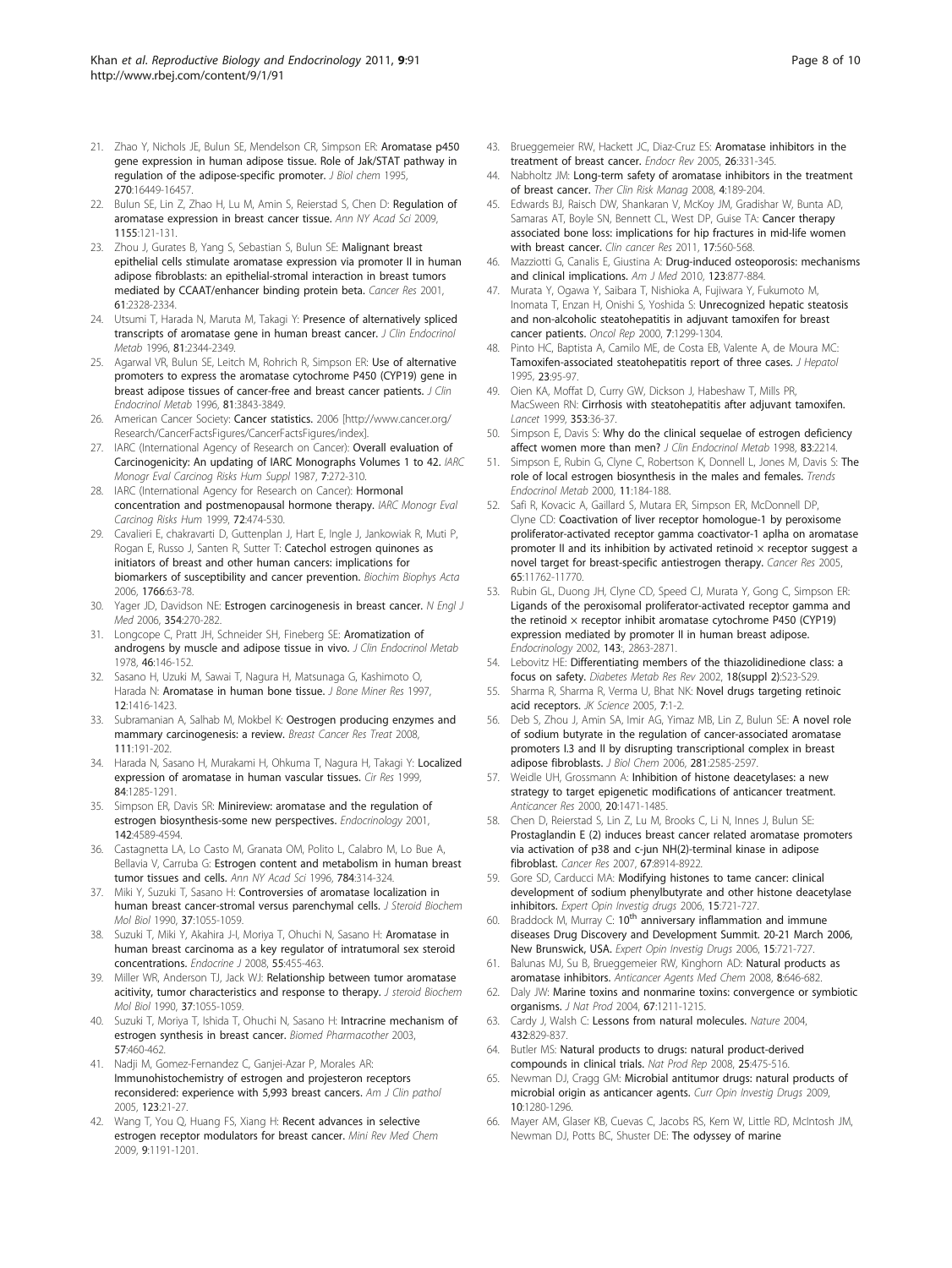<span id="page-8-0"></span>[pharmaceuticals: a current pipeline perspective.](http://www.ncbi.nlm.nih.gov/pubmed/20363514?dopt=Abstract) Trends Pharmacol Sci 2010, 31:255-265.

- 67. Cragg GM, Grothaus PG, Newman DJ: [Impact of natural products on](http://www.ncbi.nlm.nih.gov/pubmed/19422222?dopt=Abstract) [developing new anti-cancer agents.](http://www.ncbi.nlm.nih.gov/pubmed/19422222?dopt=Abstract) Chem Rev 2009, 109:3012-3042.
- 68. Eisenberg DM, Harris ES, Littlefield BA, Cao S, Craycroft JA, Scholten R, Bayliss P, Fu Y, Wang W, Qiao Y, Zhao Z, Chen H, Liu Y, Kaptchuk T, Hahn WC, Wang X, Roberts T, Shamu CE, Clardy J: [Developing a library of](http://www.ncbi.nlm.nih.gov/pubmed/21108995?dopt=Abstract) [authenticated Traditional Chinese medicinal \(TCM\) plants for systematic](http://www.ncbi.nlm.nih.gov/pubmed/21108995?dopt=Abstract) [biological evaluation-rationale, methods and preliminary results from a](http://www.ncbi.nlm.nih.gov/pubmed/21108995?dopt=Abstract) [Sino-American collaboration.](http://www.ncbi.nlm.nih.gov/pubmed/21108995?dopt=Abstract) Fitoterapia 2011, 82:17-33.
- 69. Basly JP, Lavier MC: [Dietary phytoestrogens: potential selective estrogen](http://www.ncbi.nlm.nih.gov/pubmed/15856402?dopt=Abstract) [enzyme modulators?](http://www.ncbi.nlm.nih.gov/pubmed/15856402?dopt=Abstract) Planta Med 2005, 71:287-294.
- 70. Edmunds KM, Holloway AC, Crankshaw DJ, Agarwal SK, Foster WG: [The](http://www.ncbi.nlm.nih.gov/pubmed/16285913?dopt=Abstract) [effects of dietary phytoestrogens on aromatase activity in human](http://www.ncbi.nlm.nih.gov/pubmed/16285913?dopt=Abstract) [endometrial stromal cells.](http://www.ncbi.nlm.nih.gov/pubmed/16285913?dopt=Abstract) Reprod Nutr Dev 2005, 45:709-720.
- 71. Whitehead SA, Lacey M: Phytoestrogens inhibit aromatase but not 17βhydroxysteroid dehydrogenase (HSD) type 1 in human granulosa-luteal cells: evidence for FSH induction of 17β-HSD. Human Repro 2003, 18:487-494.
- 72. Rice S, Whitehead SA: [Phytoestrogens and breast cancer-promoters or](http://www.ncbi.nlm.nih.gov/pubmed/17158751?dopt=Abstract) [protectors?](http://www.ncbi.nlm.nih.gov/pubmed/17158751?dopt=Abstract) Endocrine-Related Cancer 2006, 13:995-1015.
- 73. Bal Z, Gust R: Breast cancer, estrogen receptor and ligands. Arch Pharm Chem Life Sci 2009, 342:133-149.
- 74. Adlercreutz H: Epidemiology of phytoestrogens. Bailliers Clin Endocrinol Metab 1998, 12:605-623.
- 75. Nichenametla SN, Taruscio TG, Barney DL, Exon JH: [A review of the effects](http://www.ncbi.nlm.nih.gov/pubmed/16431408?dopt=Abstract) [of mechanisms of polyphenolics in cancer.](http://www.ncbi.nlm.nih.gov/pubmed/16431408?dopt=Abstract) Crit Rev Food Sci Nutr 2006, 46:161-183.
- 76. Usui T: Pharmaceutical prospects of phytoestrogens. Endocrine J 2006, 53:7-20.
- 77. Mense SM, Hei TK, Ganju RK, Bhat HK: Phytoestrogens and breast cancer prevention: possible mechanisms of action. Environ Health Persp 2008, 166:426-433.
- 78. Ursin G, Bernstein L, Pike MG: [Breast cancer.](http://www.ncbi.nlm.nih.gov/pubmed/7534629?dopt=Abstract) Cancer Surv 1994, 19-20:241-264.
- 79. Peeters PH, Keinan-Boker L, van der Schouw YT, Grobbee DE: [Phytoestrogens and breast cancer risk. Review of the epidemiological](http://www.ncbi.nlm.nih.gov/pubmed/12602916?dopt=Abstract) [evidence.](http://www.ncbi.nlm.nih.gov/pubmed/12602916?dopt=Abstract) Breast cancer Res Treat 2003, 77:171-183.
- 80. Kao YC, Zhou C, Sherman M, Laughton CA, Chen S: [A site-directed](http://www.ncbi.nlm.nih.gov/pubmed/9539008?dopt=Abstract) [mutagenesis study Molecular basis of the inhibition of human](http://www.ncbi.nlm.nih.gov/pubmed/9539008?dopt=Abstract) [aromatase \(estrogen synthetase\) by flavone and isoflavone](http://www.ncbi.nlm.nih.gov/pubmed/9539008?dopt=Abstract) [phytoestrogens.](http://www.ncbi.nlm.nih.gov/pubmed/9539008?dopt=Abstract) Environ Health Perspect 1998, 106:85-92.
- 81. Chen S, Zhang F, Sherman MA, Kijima I, Cho M, Yuan YC, Toma Y, Osawa Y, Zhou D, Eng ET: [Structure-function studies of aromatase and its](http://www.ncbi.nlm.nih.gov/pubmed/14623516?dopt=Abstract) [inhibitors: a progress report.](http://www.ncbi.nlm.nih.gov/pubmed/14623516?dopt=Abstract) J Steroid Biochem Mol Biol 2003, 86:231-237.
- 82. Paoletta S, Steventon GB, Wildeboer D, Ehrman TM, Hylands PJ, Barlow DJ: Screening of herbal constituents for aromatase inhibitory activity. Bioorganic Med Chem 2008, 16:8466-8470.
- 83. Adam S, Chen S: [Phytochemicals for breast cancer prevention by](http://www.ncbi.nlm.nih.gov/pubmed/19273315?dopt=Abstract) [targeting aromatase.](http://www.ncbi.nlm.nih.gov/pubmed/19273315?dopt=Abstract) Front Biosci 2009, 14:3846-3863.
- 84. Zhao J, Dasmahapatra AK, Khan SI, Khan IA: [Anti-aromatase activity of the](http://www.ncbi.nlm.nih.gov/pubmed/18948180?dopt=Abstract) [constituents from damiana \(](http://www.ncbi.nlm.nih.gov/pubmed/18948180?dopt=Abstract)Turnera diffusa). J Ethnopharmacol 2008, 120:387-393.
- 85. Balunas MC, Kinghorn AD: [Natural compounds with aromatase inhibitory](http://www.ncbi.nlm.nih.gov/pubmed/20635310?dopt=Abstract) [activity: an update.](http://www.ncbi.nlm.nih.gov/pubmed/20635310?dopt=Abstract) Planta Med 2010, 76:1087-1093.
- 86. Sanderson JT, Hordijk J, Denison MS, Springsteel MF, Nantz MH, van den Berg M: [Induction and inhibition of aromatase \(CYP19\) activity by](http://www.ncbi.nlm.nih.gov/pubmed/15319488?dopt=Abstract) [natural and synthetic flavonoid compounds in H295R human](http://www.ncbi.nlm.nih.gov/pubmed/15319488?dopt=Abstract) [adrenocortical carcinoma cells.](http://www.ncbi.nlm.nih.gov/pubmed/15319488?dopt=Abstract) Toxicol Sci 2004, 82:70-79.
- 87. Kijima I, Phung S, Hur G, Kwok SL, Chen S: Grape seed extract is an aromatase inhibitor and a suppressor of aromatase expression. Cancer Res 2006, , 66: 5960-5967.
- 88. Wang Y, Gho WM, Chan FL, Chen S, Leung LK: [The red clover \(trifolium](http://www.ncbi.nlm.nih.gov/pubmed/17761019?dopt=Abstract) [pretense\) isoflavone biochenin A inhibits aromatase activity and](http://www.ncbi.nlm.nih.gov/pubmed/17761019?dopt=Abstract) [expression.](http://www.ncbi.nlm.nih.gov/pubmed/17761019?dopt=Abstract) Brit J Nutr 2008, 99:303-310.
- 89. Ye L, Chan MY, Leung LK: The soy isoflavone genistein induces estrogen synthesis in the extragonadal pathway. Mol Cell Endocrionol 2009, , 302: 73-80.
- 90. Ye L, Gho WM, Chan FL, Chen S, Leung LK: Dietary administration of the licorice flavonoid isoliquiritigenin deters the growth of MCF-7 cells overespressing aromatase. Int J can 2009, 124:1028-1036.
- 91. Wang Y, Lee KW, Chan FL, Chen S, Leung LK: [The red wine polyphenol](http://www.ncbi.nlm.nih.gov/pubmed/16611627?dopt=Abstract) [reseveratrol displays bilevel inhibition on aromatase in breast cancer](http://www.ncbi.nlm.nih.gov/pubmed/16611627?dopt=Abstract) [cells.](http://www.ncbi.nlm.nih.gov/pubmed/16611627?dopt=Abstract) Toxicol Sci 2006, 92:71-77.
- 92. Pope GS, Elcoate PV, Simpson SA, Andrews DG: Isolation of an oestrogenic isoflavone (biochanin A) from red clover. Chem Indus 1953, 1092.
- 93. Bennets HW, Underwood EJ, Shier FL: [A specific breeding problem of](http://www.ncbi.nlm.nih.gov/pubmed/21028682?dopt=Abstract) [sheep on subterranean clover pastures in western Australia.](http://www.ncbi.nlm.nih.gov/pubmed/21028682?dopt=Abstract) Aust Vet J 1946, 22:2-12.
- 94. Linder HR: [Occurrence of anabolic agents in plants and their importance.](http://www.ncbi.nlm.nih.gov/pubmed/1066275?dopt=Abstract) Environ Qual saf Suppl 1976, 5:151-158.
- 95. Kallela K, Heinonen K, saloniemi H: [Plant oestrogens; the cause of](http://www.ncbi.nlm.nih.gov/pubmed/6739284?dopt=Abstract) [decresed fertility in cows. A case report.](http://www.ncbi.nlm.nih.gov/pubmed/6739284?dopt=Abstract) Nord Vet Med 1984, 36:124-129.
- 96. Saloniemi H, Wahala K, Nykanen-Kurki P, Kallela K, Saastamoinen I: [Phytoestrogen content and estrogenic effect of legume fodder.](http://www.ncbi.nlm.nih.gov/pubmed/7892287?dopt=Abstract) Proc Soc Exp Biol Med 1995, 208:13-17.
- 97. Almstrup K, Fernandez MF, Petersen JH, Olea N, Skakkebaek NE, Leffers H: [Dual effects of phytoestrogens results in u-shaped dose-response](http://www.ncbi.nlm.nih.gov/pubmed/12153753?dopt=Abstract) [curves.](http://www.ncbi.nlm.nih.gov/pubmed/12153753?dopt=Abstract) Environ Health perspect 2002, 110:743-748.
- Franke AA, Custer LJ: High-performance liquid chromatographic assay of isoflavonoids and coumestrol from human urine. J chromatogram B Biomed Appl 1994, 662:47-60.
- 99. Mazur W, Fotsis T, Wahala K, Ojala S, Salakka A, Adlercreutz H: [Isotope](http://www.ncbi.nlm.nih.gov/pubmed/8789715?dopt=Abstract) [dilution gas chromatographic-mass spectrometric method for the](http://www.ncbi.nlm.nih.gov/pubmed/8789715?dopt=Abstract) [determination of isoflavonoids, coumestrol, and lignans in food samples.](http://www.ncbi.nlm.nih.gov/pubmed/8789715?dopt=Abstract) Anal Biochem 1996, 233:169-180.
- 100. Nestel PJ, Yamashita T, sasahara T, Pomeroy S, Dart A, Komesaroff P, Owen A, Abbey M: [Soy isoflavones improve systemic arterial compliance](http://www.ncbi.nlm.nih.gov/pubmed/9437184?dopt=Abstract) [but not plasma lipids in menopausal and perimenopausal women.](http://www.ncbi.nlm.nih.gov/pubmed/9437184?dopt=Abstract) Arterioscler thromb Vasc Biol 1997, 17:3392-3398.
- 101. Manonai J, Songchitsomboon S, Chanda K, Hong JH, Komindr S: [The effect](http://www.ncbi.nlm.nih.gov/pubmed/16297576?dopt=Abstract) [of a soy-rich diet on urogenital atrophy: a randomized, cross-over trial.](http://www.ncbi.nlm.nih.gov/pubmed/16297576?dopt=Abstract) Maturitas 2006, 54:135-140.
- 102. Meeran SM, Ahmad A, Tollefsbol TO: [Epigenetic targets of bioactive](http://www.ncbi.nlm.nih.gov/pubmed/21258631?dopt=Abstract) [dietary components for cancer prevention and therapy.](http://www.ncbi.nlm.nih.gov/pubmed/21258631?dopt=Abstract) Clin Epigenetics 2010, 1:101-116.
- 103. Barnes S: [Effect of genistein on in vitro and in vivo model of cancer.](http://www.ncbi.nlm.nih.gov/pubmed/7884564?dopt=Abstract) J nutr 1995, 125:777s-783s.
- 104. Myllymaki S, Haavisto T, Vainio M, Toppari J, Paranko J: [In vitro effects of](http://www.ncbi.nlm.nih.gov/pubmed/15781295?dopt=Abstract) [diethylstilbestrol, genistein, 4-tert-butylphenol, and 4-tert-octylphenol on](http://www.ncbi.nlm.nih.gov/pubmed/15781295?dopt=Abstract) [steroidogenic activity of isolated mature rat ovarian follicles.](http://www.ncbi.nlm.nih.gov/pubmed/15781295?dopt=Abstract) Toxicol Appl Pharmacol 2005, 204:69-80.
- 105. Sanderson JT, Hordijk J, Denison MS, Springsteel MF, Nantz MH, van der Berg M: [Induction and inhibition of aromatase \(CYP19\) activity by](http://www.ncbi.nlm.nih.gov/pubmed/15319488?dopt=Abstract) [natural and synthetic flavonoid compounds in H295R human](http://www.ncbi.nlm.nih.gov/pubmed/15319488?dopt=Abstract) [adrenocortical carcinoma cells.](http://www.ncbi.nlm.nih.gov/pubmed/15319488?dopt=Abstract) Toxicol Sci 2004, 82:70-79.
- 106. Ju YH, Doerge DR, Woodling KA, Hartman JA, Kwak J, Helferich WG: [Dietary](http://www.ncbi.nlm.nih.gov/pubmed/18632754?dopt=Abstract) [genistein negates the inhibitory effect of latrozole on the growth of](http://www.ncbi.nlm.nih.gov/pubmed/18632754?dopt=Abstract) [aromatase-expressing estrogen-dependent human breast cancer cells](http://www.ncbi.nlm.nih.gov/pubmed/18632754?dopt=Abstract) [\(MCF-7Ca\) in vivo.](http://www.ncbi.nlm.nih.gov/pubmed/18632754?dopt=Abstract) Carcinogenesis 2008, 29:2162-2168.
- 107. Pelissero C, Lenczowski MJ, Chinzi D, Davail-Cuisset B, Sumpter JP, Fostier A: Eflavonoids on aromatase activity, an in vitro study. J steroid Biochem Mol boil 1996, 57:215-223.
- 108. Rice S, Mason HD, Whitehead SA: [Phytoestrogens and their low dose](http://www.ncbi.nlm.nih.gov/pubmed/16965912?dopt=Abstract) [combinations inhibit mRNA expression and activity of aromatase in](http://www.ncbi.nlm.nih.gov/pubmed/16965912?dopt=Abstract) [human granulosa-luteal cells.](http://www.ncbi.nlm.nih.gov/pubmed/16965912?dopt=Abstract) J Steroid Biochem Mol Biol 2006, 101:216-225.
- 109. Kellis JT, Vickery LE: [Inhibition of human estrogen synthase \(aromatase\)](http://www.ncbi.nlm.nih.gov/pubmed/6474163?dopt=Abstract) [by flavones.](http://www.ncbi.nlm.nih.gov/pubmed/6474163?dopt=Abstract) Science 1984, 225:1032-1034.
- 110. Wang C, Makela T, hase T, Kurzer MS: [Lignans and flavonoids inhibit](http://www.ncbi.nlm.nih.gov/pubmed/8049151?dopt=Abstract) [aromatase enzyme in human preadipocytes.](http://www.ncbi.nlm.nih.gov/pubmed/8049151?dopt=Abstract) J steroid Biochem Mol Biol 1994, 50:205-212.
- 111. van Meeuwen JA, Korthagen PC, de Jong PC, Piersma AH, van den Berg M: [\(Anti\)estrogenic effects of phytochemicals on human primary mammary](http://www.ncbi.nlm.nih.gov/pubmed/17482226?dopt=Abstract) [fibroblasts, MCF-7 cells and their co-culture.](http://www.ncbi.nlm.nih.gov/pubmed/17482226?dopt=Abstract) Toxicol appl Pharmacol 2007, 221:372-383.
- 112. Prosperi JR, Robertson FM: [Cyclooxygenase-2 directly regulates gene](http://www.ncbi.nlm.nih.gov/pubmed/16997132?dopt=Abstract) [expression of P450 Cyp19 aromatase promoter regions pII, p1.3, and](http://www.ncbi.nlm.nih.gov/pubmed/16997132?dopt=Abstract) pl.7 and estradiol production in human breast tumor cells. Prostaglandins Other Lipid Mediat 2006, 81:55-70.
- 113. Brueggemeier RW, Su B, Darby MV, Sugimoto Y: [Selective regulation of](http://www.ncbi.nlm.nih.gov/pubmed/19931613?dopt=Abstract) [aromatase expression for drug discovery.](http://www.ncbi.nlm.nih.gov/pubmed/19931613?dopt=Abstract) J Steroid Biochem Mol Biol 2010, 118:207-210.